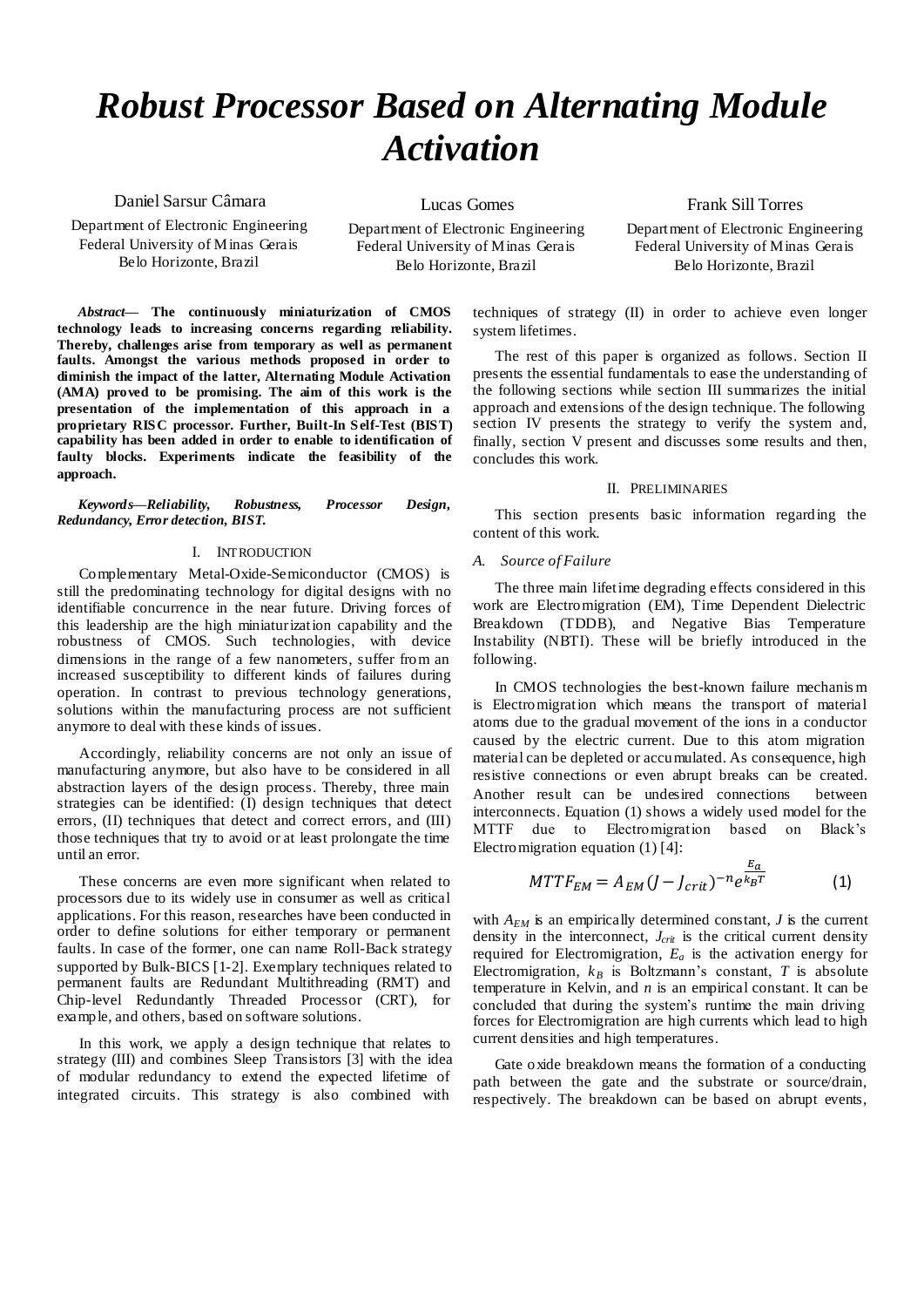e.g. Electro-Static Discharge, or on destruction over time known as Time Dependent Dielectric Breakdown (TDDB). The latter is due to an autocatalytic loop in which overlapping charge traps create a conducting path between gate and substrate (or source/drain) which leads to increased current flow and heat dissipation. Consequently, thermal damage occurs and more charge traps are created. This positive feedback loop results in an accelerated breakdown and finally in a defect transistor [5]. Following from experimental work, the mean time to failure due to TDDB can be modeled as [6]:

$$
MTF_{TDB} \propto \left(\frac{1}{v_{DD}}\right)^{a-bT} e^{\frac{X + \frac{Y}{T} + ZT}{kT}}
$$
 (2)

where  $V_{DD}$  denotes the supply voltage, and  $a, b, X, Y$  as well as *Z* are fitting parameters. It can be concluded that at runtime TDDB depends on the applied voltage level at the gate and the temperature.

Negative Bias Temperature Instability (NBTI) is a performance degrading failure mechanism observed mainly in PMOS transistors since they usually operate with negative gateto-source voltage. This temperature-activated effect occurs when a voltage stress is applied to the transistor gate. The consequence of NBTI is a significantly increase of the transistor threshold voltage  $V_{th}$  and following higher delays and leakage currents of the affected integrated system. The physical reasons for NBTI are hole trapping in pre-existent oxide traps and the creation of interface states [7]. Thereby, the interface trap generation  $N_{it}(t)$  which leads to a linear increase of  $V_{th}$  can be expressed with [8]:

$$
N_{it}(t) = 1.16 \sqrt{\frac{k_f N_0}{k_r} (D_H t)^{\frac{1}{4}}}
$$
 (3)

where the mobile diffusing species are assumed to be neutral *H* atoms.  $N_0$  is the concentration of initial interface defects,  $D_H$  is the corresponding diffusion coefficient, and  $k_f$  and  $k_r$  are constant dissociation rate and self-annealing rate, respectively. When the device is in recovery phase,  $k_f$  becomes zero, and  $k_r$  is unchanged. In summary, at runtime NBTI depends on temperature and the applied gate voltage.

### *B. Power Gating with Sleep Transistors*

The application of sleep transistors for power gating is one of the most effective methods to reduce standby leakage [9]. A sleep transistor is referred to either a high threshold voltage PMOS or NMOS transistors which are used as switches to disconnect power supplies from design modules during standby mode. Thereby, the sleep transistors create a virtual power (PMOS) and/or a virtual ground (NMOS). That means in theory, during standby all leakage currents of the gated module are zeroed. It should be noted that even when all sleep

transistors are switched off a small leakage component exists. This is mainly based on sub-threshold leakage of the sleep transistors [10].

#### *C. Built-in Self-test (BIST)*

A mechanism to identify failure in a part of a device is the Built-in Self-test (BIST). This mechanism consists of test vectors that are executed in order to analyze selected parts of the system. The results of these routines are compared with the expected result. This technique allows the device itself to identify particular faults. With this diagnosis it is possible that the system make decisions to overcome these flaws, or at least, to generate a warning.

#### *D. Alternating Module Activation (AMA)*

An essential characteristic of power gating with Sleep Transistors is its ability to dynamically disconnect the power supply during the runtime of integrated systems. This implies that in this case, ideally, there are no inherent currents and voltages, and thus, electromagnetic fields. Furthermore, local temperatures are reduced as there is no switching activity present. Considering all this, it is easy to see that all the lifetime degrading effects quoted above are eliminated or at least strongly reduced. As a consequence, the Mean Time To Failure (MTTF) is prolonged approximately by the time that the design is in the idle phase.

The initial approach Alternating Module Activation (AMA) proposes that each gated module is implemented at least twice. During the runtime, though, only one of these instances is active while the others are disconnected from the power supply. In order to properly work, additional logic is required to multiplex the results from the currently active instance to the subsequent module as it is illustrated in Fig. 1 (grayed out parts).

#### *E. Enhanced AMA (EAMA)*

The improved approach Enhanced Alternating Module Activation (EAMA) proposes extensions to the AMA approach by increasing the lifetime in case of faultiness of one of the instances. Beside this, error detection capability and Built-in self-test (BIST) functionality are added (see Fig. 1). Just as AMA, a control logic (omitted in Fig. 1) controls which of the instances is active and which is disconnected. Further, comparators are added to the multiplexers mentioned above to verify that every multiplexer's input has the same value during the transition phase in which both instances are active.

If a different result is detected, the logic block suspends the program and activates a BIST. A test program is executed consecutively in both instances. The results are compared with an expected value and, in case of detection of an error the faulty instance is suspended and only the other instance remains connected.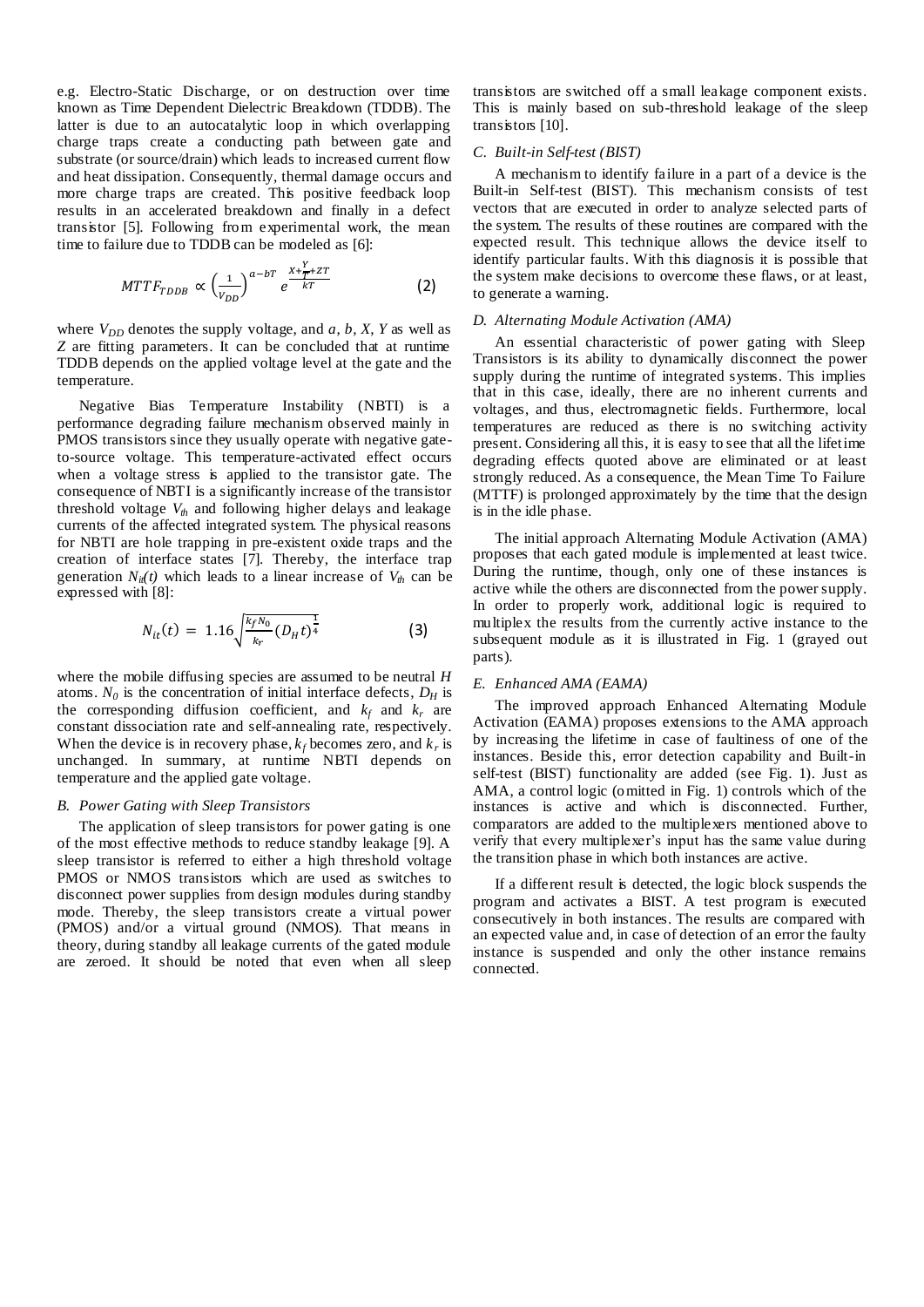

Fig. 1. Structure of Enhanced AMA. Scheme with two redundant instances, comparators for error detection and BIST functionality

## III. IMPLEMENTATION

In order to test the feasibility of this approach we first developed a pipelined RISC processor. It is similar to the MIPS architecture and consists of a five-pipeline-stages structure. Further, a cache memory control circuit had been added.



Fig. 2. No. of logical elements for each kind of implementation

Fig. 2 presents the implemented stages, namely Instruction Fetch (IF), Instruction Decode (ID), Execute (EX), Memory

Access (MEM) and Write Back (WB). Furthermore, the main components of each stage and the registers, which store data and signals between stages, were added.

In the next step, both techniques AMA and EAMA had been implemented. Initially, the CPU pipeline was duplicated. This was followed by the implementation of the multiplexers required to control the data flow and the logic block controlling the activation and deactivation of the instances.

Subsequently, we implemented the EAMA technique by creating comparators that would be able to compare some results of both instances during the transition phase when both are active. As it is only possible to compare the results during a limited period of time, it is not intended to identify transient faults, but to detect permanent faults. A simplified schematic can be seen in Fig. 3.

In case of detection of any error, *i.e.* different values in same outputs of the instances, the logic control block stops the program execution and activates a BIST. In order to test the greatest amount of blocks in one instance we created a program that applies almost all instructions and is stored in another memory. When BIST is active, it turns the first instance on, runs the test program and verifies its result. Then it turns the first instance off, turns the second instance on, runs the test program again and verifies the second result. As soon as it has tested both instances the logic block can decide whether to suspend one or another instance operation. A flowchart can be seen in Fig. 4.



Fig. 3. CPU pipeline overview